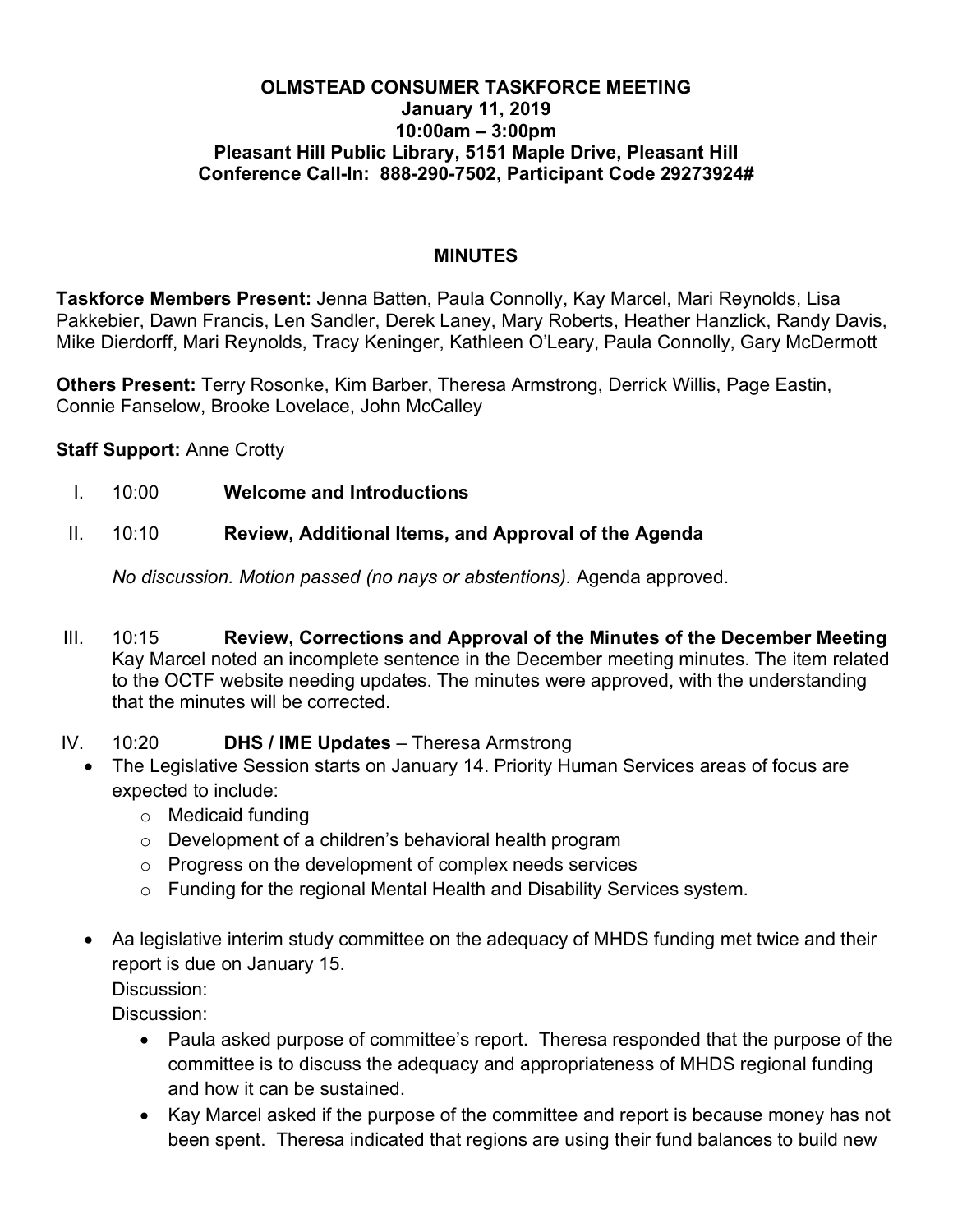services, but at some point they will spent down their fund balances and will need to have an adequate source of funds to sustain the delivery of services.

- Additional discussions about Medicaid and DHS funding will also occur.
- Kay also noted that her son had funding to pay for services, but the agency did not have staff to provide them, so her family could not use the services, even though the money was available.
- Paula noted that dollars are not always a set amount each year.
- Paula requested any updates on Systems of Care and the recommendation to expand statewide. The strategic plan for the development of a children's mental health system recommends expanding SOC statewide as well as a set of mental health core services administered regionally. The plan recommends eligibility for the children's mental health system go up to 500% of FPL, with sliding fee scale. Theresa responded that SOC is not necessarily about providing services, but about coordinating services to make sure kids get to the care they need. The current systems of care programs may pay for services that insurance wouldn't cover, such as respite and intense psychiatric services.
- DHS annual reports are now available at the website below. Use the pull down menu to select Human Services (or other state agency) and select the title of the report. Find reports here: http://www.legis.iowa.gov/publications/otherResources/reportsFiled?r=true&ga+87&session=2
- A DHS workgroup completed an Assertive Community Treatment (ACT) Reimbursement Rules Report to determine the adequacy of Medicaid rates and rates for new ACT core services under complex needs rules. There are currently 11 active teams statewide and the complex needs bill calls for the creation of 11 more teams. The report is based on national research and current established provider cost information. The recommendation is to increase the current rate of \$51.07 to about \$67.00. A rate change will require legislative approval. ACTION ITEM: Theresa will send Anne the report to send out to the group.
- Intellectual Disabilities Waiver Supported Community Living Tiered Rates. An actuary reviewed the current tiers and determined that the highest tiers need to be raised and the lowest tiers can be reduced based on cost reporting numbers. Any changes must be cost neutral, so some dollars will be shifted from the lowest tiers to the highest tiers. New tiers will be implemented on March 1 with no phase in.

ACTION ITEM – Theresa will send report to Anne to send out to group. Discussion:

- Lisa asked whether they will they look at day habilitation rates, in addition to rates for supported community living? Theresa responded that they may look at habilitation tiers, but were not planning to look at day habilitation. When changes are made, letters are sent to providers to notify them.
- Derek commented that there are no immediate plans for addressing day habilitation rates, though the Iowa Association of Community Providers has a letter.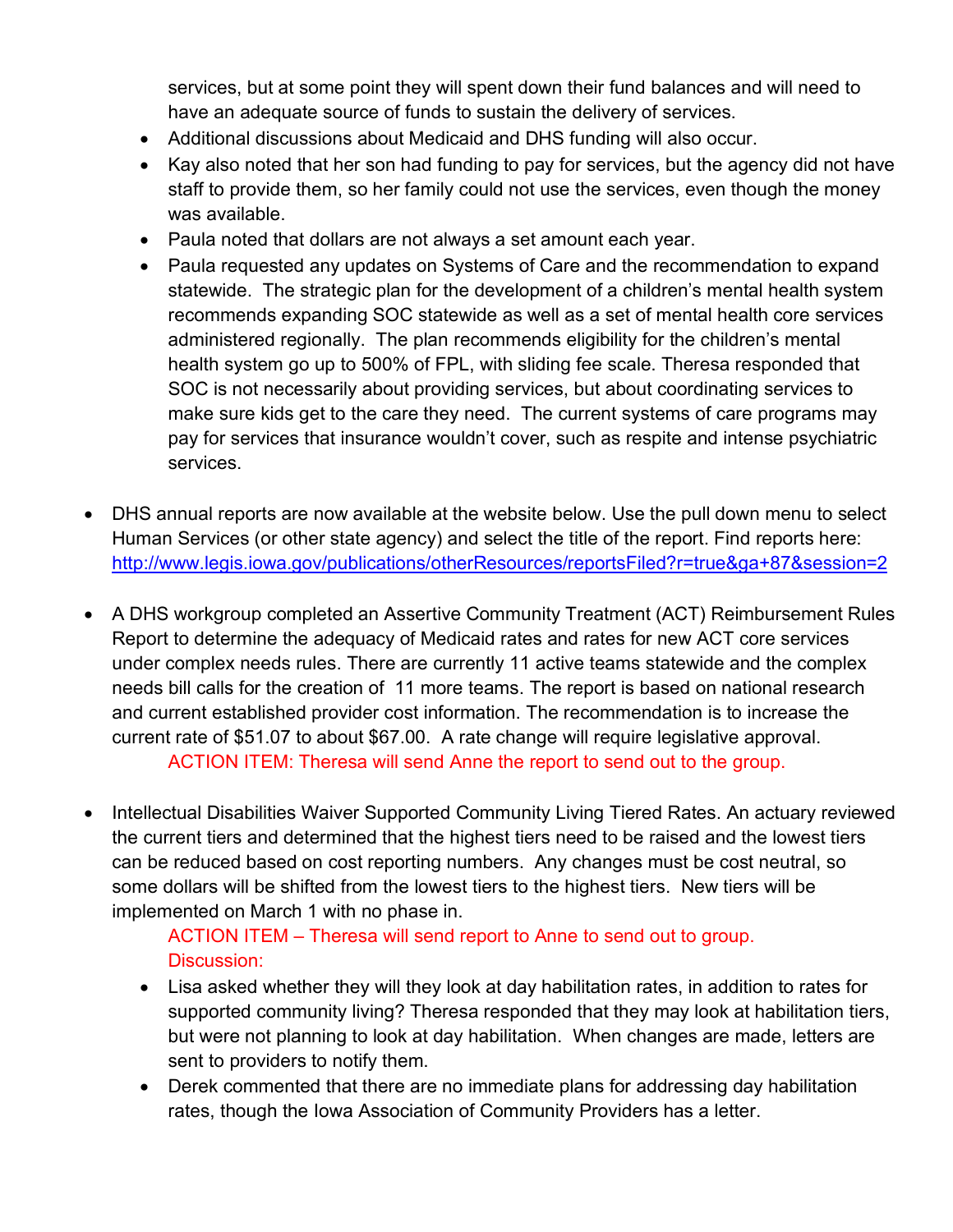- Kay requested information on whether there was there an analysis that that the lower tiers for supported community living is enough to support taking dollars away from the lower tiers to transfer to the higher tiers.
- A workgroup has been meeting regarding mental health and substance use disorder commitments. Recommendations include increasing the length of time for emergency holds from 48 to 72 hours, and allowing the deterioration of a mental illness to be included as a qualifying condition.

The new Chapter 25 Administrative Rules for intensive mental health services will be subject to final review by the Administrative Rules Review Committee at their next meeting and are scheduled to become effective March 1.

Community mental health centers, Abbe Center and Seasons Center, had planning grants from SAMHSA to develop plans for becoming Certified Community Behavioral Health Clinics (CCBHCs) and have now been awarded 2 year grants to implement those plans

The Office of Disability Employment Policy (ODEP) selected Iowa as one of 11 states to receive technical assistance and training under the Employment First State Leadership Mentoring Program. Previously Voc Rehab (IVRS) took the lead. This year is leading the project. The focus is on building capacity. Technical assistance and training will be provided in the Southeast Iowa Link and East Central MHDS Region for their chosen providers to get the Individual Placement and Support (IPS) model of supported employment started.

### V.11:15 **Legislative Priorities**

- Dawn Reintroducing the Disability Integration Act on Jan 15. Mandates that people can get services in community rather than an institution and a holistic view of a person. Kay Marcel made a motion to allow the Executive Committee to draft a letter for federal legislators; Kathleen O'Leary seconded. Motion passed.
- Several people mentioned the shortage of home care staff and factors that contribute to the issue, including low wages and staff turnover. Suggested studying worker compensation and provider rate/compensation.
- Small grants to do home modifications so people don't have to move elsewhere. Grants for home modifications are often limited to homeowners but would be more helpful if there were broader eligibility criteria.
- Pharmaceutical substitutions by managed care companies. Managed care companies may want people with Multiple Sclerosis to try cheaper medications first, but that medication may not be the best for that person.
- Managed care oversight (generic case management), including system issues, reimbursement rate, consumer experience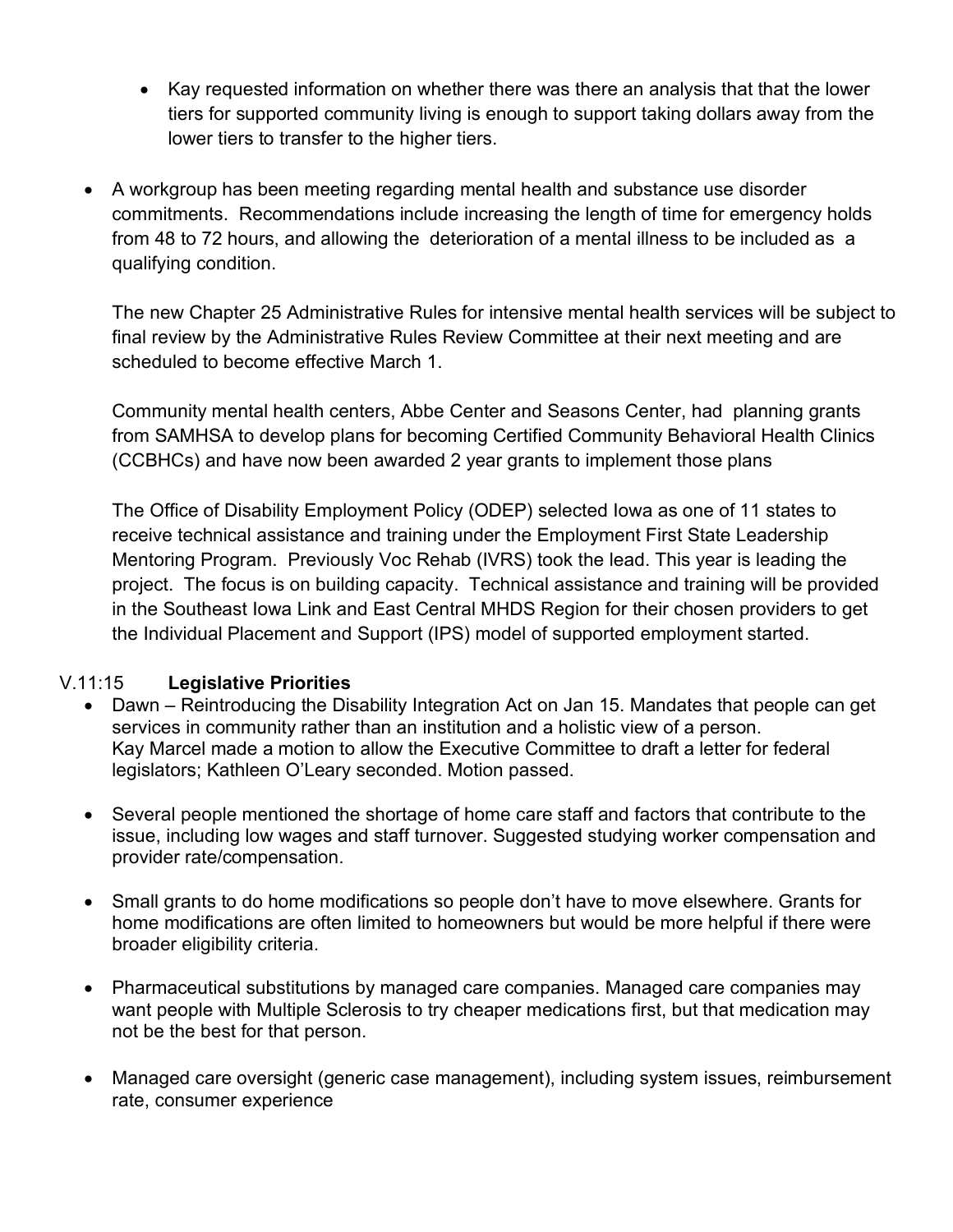- Iowa hospital Association having trouble serving high need population and getting appropriate reimbursement. Kay noted that a budget amendment was offered last session but failed by one vote.
- Providers get a rate and need to take a percentage out to operate their business, though the amount differs by the organization's ability to fundraise. With a consumer direction model, the individual had same amount as agency in LA. Consumer and fiscal agent managed most of it. Individuals also having trouble getting reimbursed from MCOs. MCO comes in and reassess about once/year; people advocate, but there are some people that may not know the intricacies of the system.
- The Case for Inclusion is a report that recently came out showing statistics of people with disabilities in supported or competitive employment, families receiving support, length of waiting lists, etc. Many neighboring states use four core assurance items, but Iowa does not. Iowa's ranking is 45, compared to neighboring states in 20s. Heather expressed interest in determining whether Iowa could use the four core assurance items to offer easier comparison with other states.
- There are currently no registered apprenticeship programs. Program with guidelines and assistance that direct support professionals not accessing that could be explored.
- Continue to advocate for inclusion. United Way looking at analysis of economic impact of direct care workforce on state budget. Lisa Pakkebier asked if there is a way to determine of the direct support professionals, how many use extra funding? Also suggested asking about awareness of state programs.
- Need for taskforce to connect with consumers. OCTF previously did outreach and education. For example, on  $10<sup>th</sup>$  anniversary of Olmstead decision they held events statewide and got legislators involved, though it was done with funding from SAMHSA. Meetings were organized by DHS and only supported by taskforce. Randy recommends that we talk to governor on her position on Olmstead.
- Need for more oversight on case management in MCOs. Much different case management under managed care the independence, competence, and number of cases reaching case managers. Lisa noted that a Supports Intensity Scale (SIS) assessment being administered through one agency vs another determines the tier rate and the amount of funding. There is a concern that if an assessment is done internally, it is may be conflict of interest. Providers and MCOs have reports on DHS website. They cannot link data back to the individual and are unsure if the data exist to compare number of contacts before MCOs. Kathleen O'Leary suggested that legislation relating to oversight should include incentives to respond to suggestions and complaints.
	- o Which other groups may be advocating for oversight? The Executive Committee could draft options and send out to the group.
- Day on the Hill for Olmstead Committee and invite constituents? Dawn unsure if DHS would be able to reimburse for mileage and hotel. Many other organizations have their own Days on the Hill.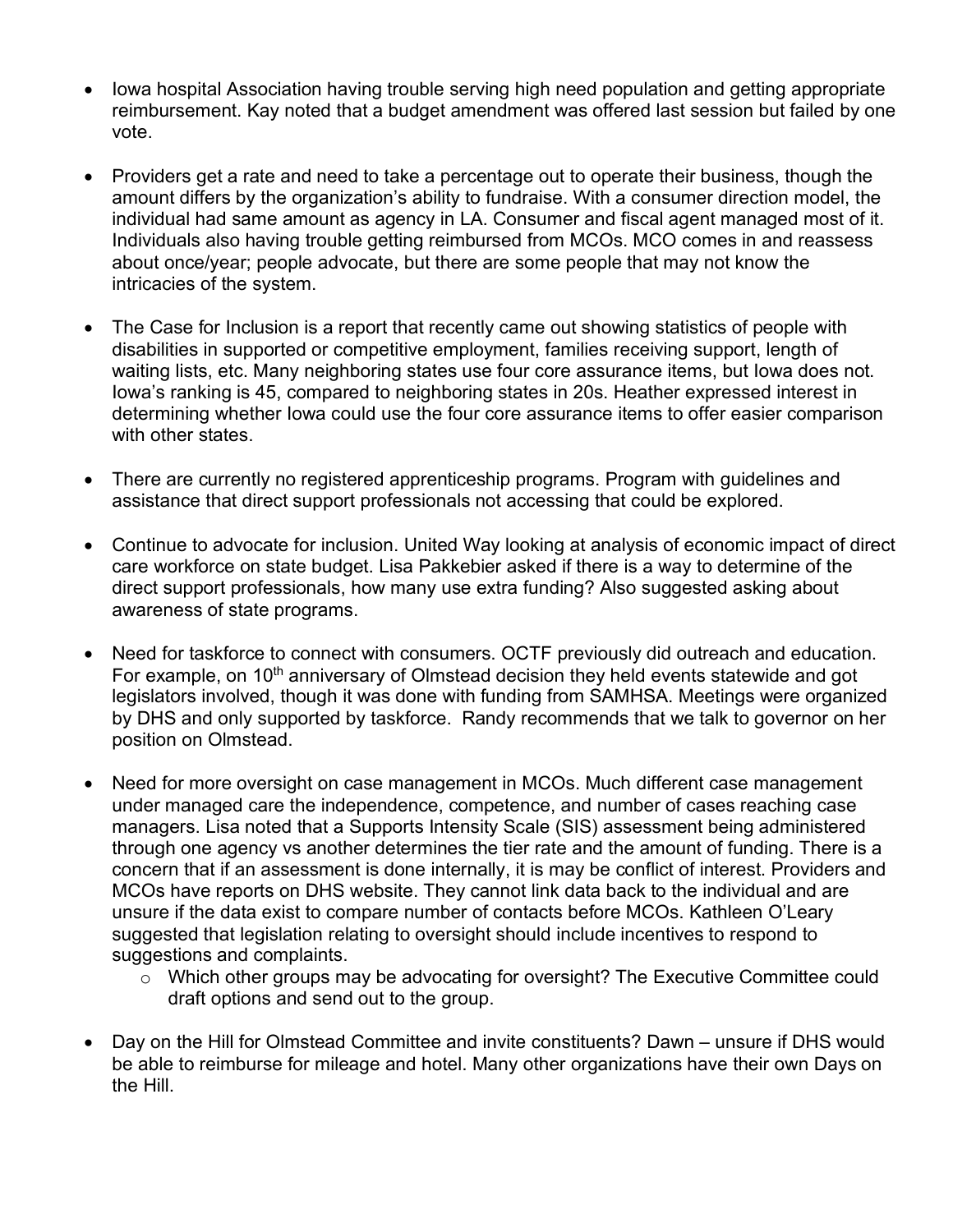o Could OCTF create a list of Days on the Hill for different organizations and send to the Taskforce? ID Action sponsors small grants to allow people to come to Des Moines for advocacy.

## VI. 12:00 **Lunch**

### VII. 12:45 **Review Committee Assignments**

Dawn provided overview of each committee:

- Community Access committee oversees issues such as transportation, housing, employment.
- Nominations Committee does outreach to get people to apply to committee. Provides recommendations to full taskforce.
- Medicaid committee addresses all issues related to managed care.
	- o **Nominations Committee**
		- Co-Chair: Mary Roberts
		- Members: Harry Olmstead, Gary McDermott, Mari Reynolds, Mike Dierdorff
	- o **Community Access Committee**
		- Co-chairs: Jenna Batten and Tracy Keninger
		- § Members: Sean Goedken-Abramowitz, Kris Graves, Mary Roberts, Renee Speh, Heather Hanzlick, Len Sandler, Randy Davis

# o **Medicaid Committee**

- Co-chairs: Harry Olmstead and Bruce Teague
- Members: Paula Connolly, Dawn Francis, Kathleen O'Leary, Kay Marcel, Lisa Pakkebier

### VIII. 1:00 **Taskforce Committee Reports**

- A. Executive Committee Report No report
- B. Medicaid Committee Report No report
- C. Community Access Committee Report No report

# IX. 1:30 **State Agency Reports**

Iowa Finance Authority – The Governor announced appointment of Debbie Durham to be IFA's new director and the Director of Iowa Economic Development. The IFA office has moved to 1963 Bell Avenue, Suite 200 in Des Moines. The rent subsidy program was successful in getting new participants. They currently have 77 people on the waiting list, or about a 6 month wait. They will continue to add people from the waitlist as funding allows.

### X. 2:00 **Taskforce Member Reports**